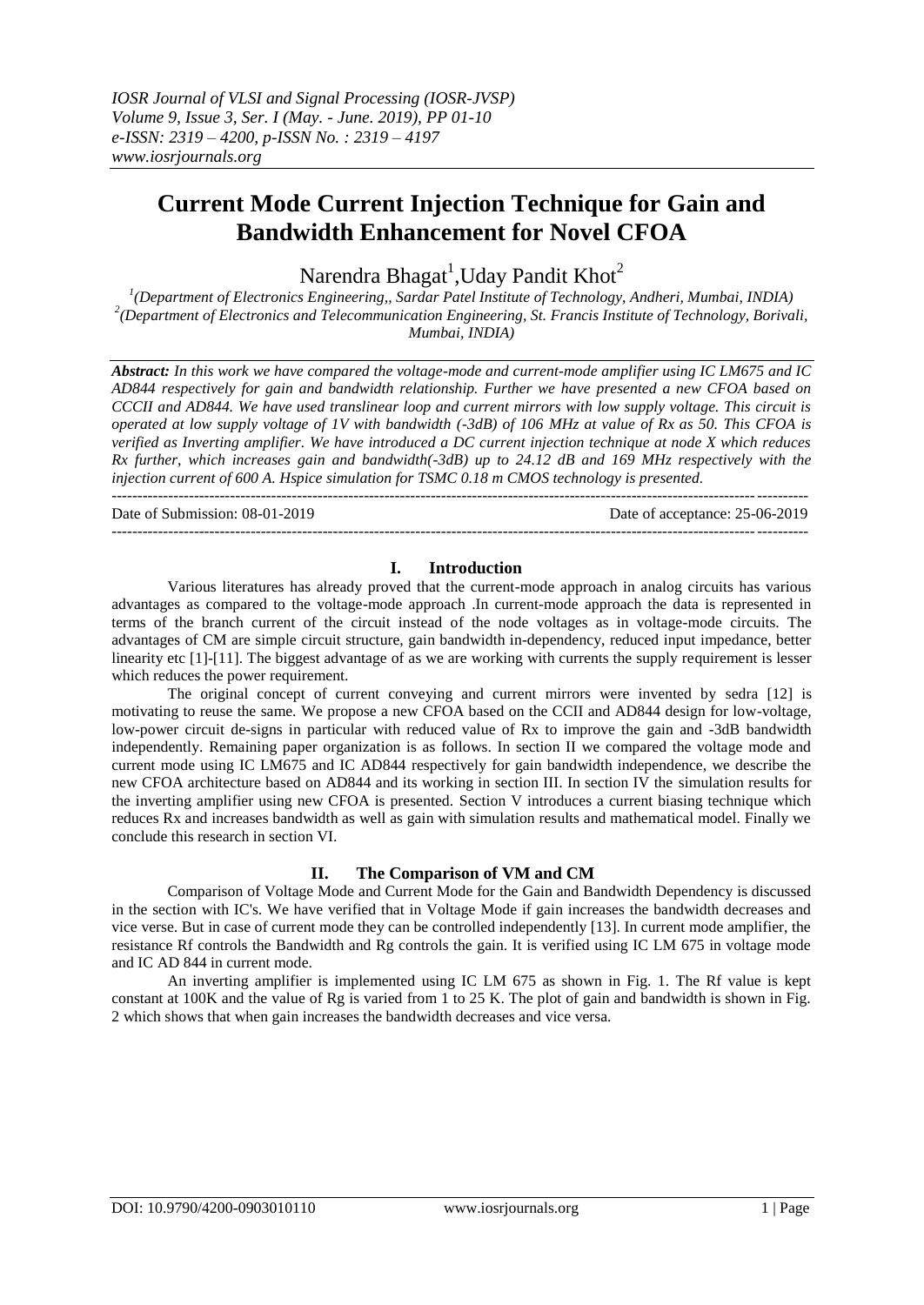





**Fig. 2** Gain Vs Bandwidth in Voltage Mode with Rf constant

Now the inverting amplifier is implemented using AD844 in current mode logic as shown in Fig. 3 using adjoint principle and it was found as shown in Fig. 4 that the Bandwidth remains constant and gain reduces as Rg increases.



**Fig. 3** Current Mode INV AMPLIFIER using AD844

Similarly now the other condition is checked. The voltage mode circuit of LM675 was verified by keeping Rg constant at 25K and Rf is varied from 5K to 550K. The plot of gain Vs bandwidth is as shown in Fig. 5 which shows that there is a wide variation in the gain and the bandwidth.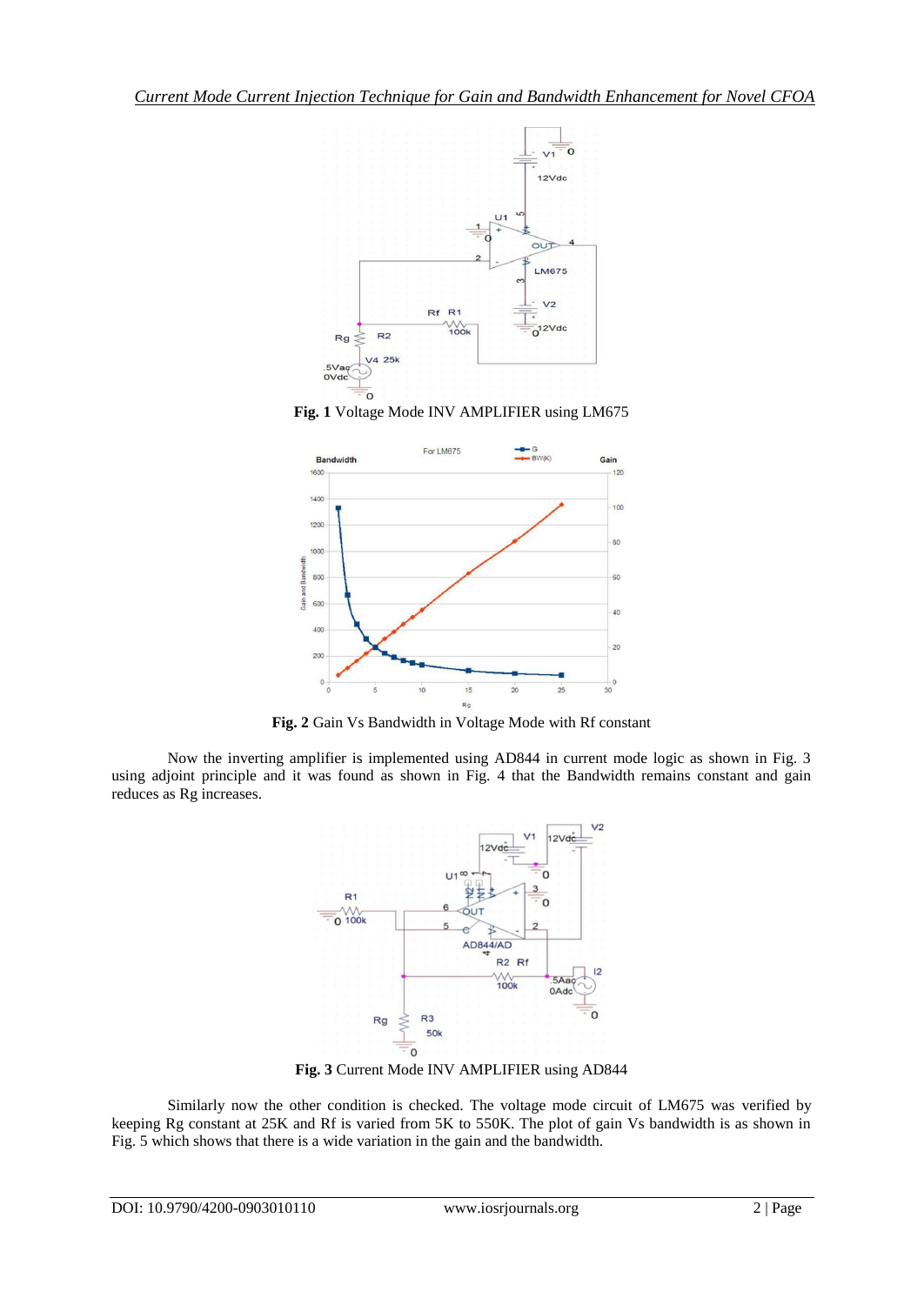![](_page_2_Figure_1.jpeg)

**Fig. 4** Gain Vs Bandwidth in Current Mode with Rf constant

![](_page_2_Figure_3.jpeg)

**Fig. 5** Gain Vs Bandwidth for Voltage Mode with Rg Constant

If now we see current mode circuit of AD844 by keeping Rg constant at 25K and Rf is varied from 5K to 550K. The plot of gain Vs bandwidth in Fig. 6 shows very less variation in the gain bandwidth as compared to the voltage mode circuit

![](_page_2_Figure_6.jpeg)

**Fig. 6** Gain Vs Bandwidth for Current Mode with Rg Constant

From Fig. 5 and Fig. 6 we can conclude that as compared to the voltage mode the variation in gain Vs bandwidth is very less in the current mode circuit.

### **III. CFOA at Device Level**

The AD844 schematic using BJT is as shown in Fig. 7 which has the combination of different current mirrors and buffer circuit [14]. We have replaced the existing AD844 BJT's by MOSFET's and obtained the new CFOA configuration as shown in Fig. 8.

The IC AD 844 is very popular as it can be used as CCII+ as well as CCII-.It can replace the conventional OP AMP with its Z terminal open. In AD 844 the input resistance is approximately 50, for ideal CFOA it is zero. The current applied at X input is copied to a complementary symmetry pair of unity-gain current mirrors with the same current at node Z.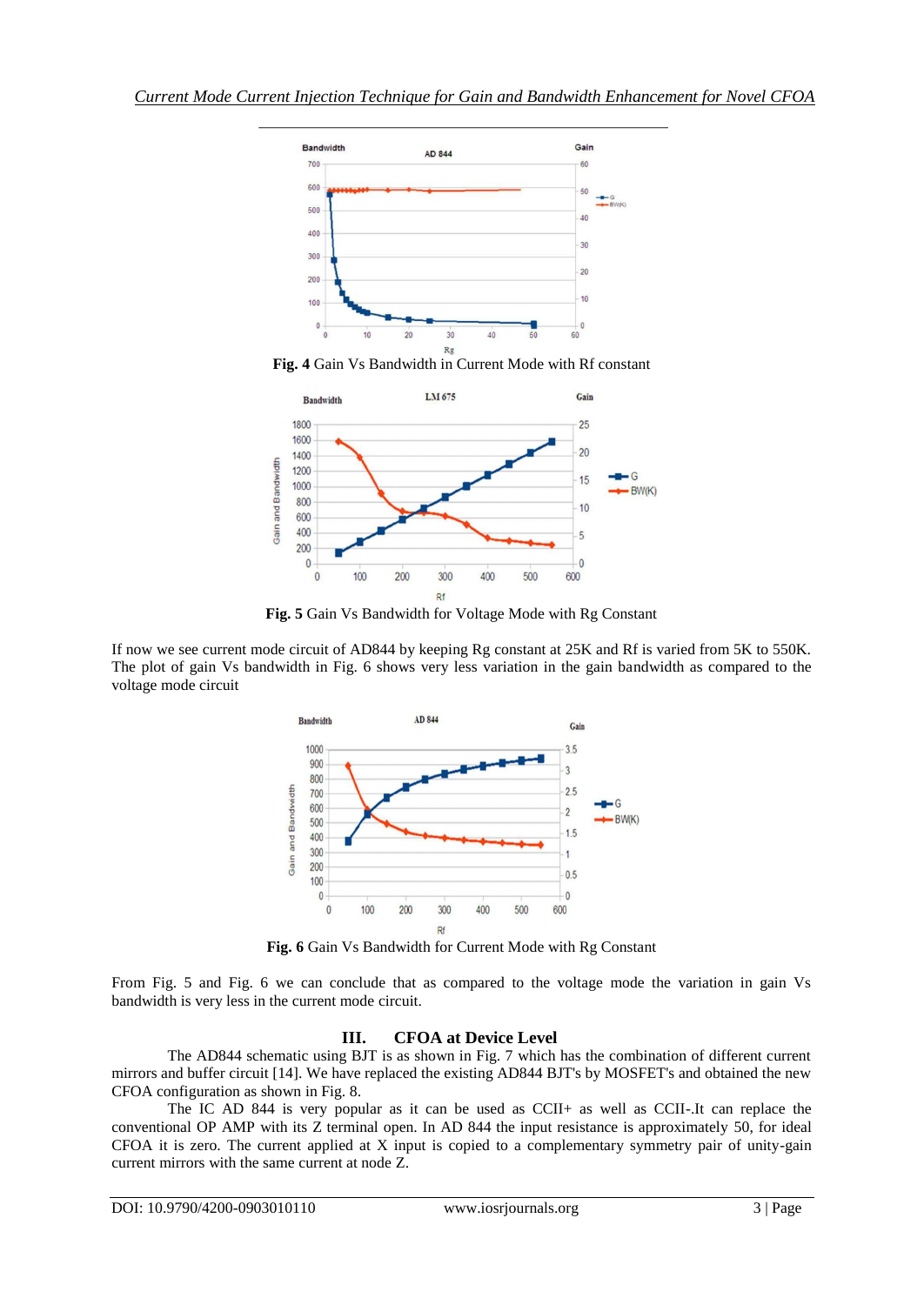#### *Current Mode Current Injection Technique for Gain and Bandwidth Enhancement for Novel CFOA*

The very common current mode blocks in analog circuits are the second generation current conveyors [15]-[20]. The main idea to increase the bandwidth and gain independently by reducing the parasitic resistance Rx at node x. Here we consider a simpler topology with minimum sizing of the transistors inspired from AD 844 configuration with buffer voltage output at node W. There are two current mirrors (M5, M6) and (M7, M8), MOSFETs (M1, M2, M3 and M4) forms a trans-linear loop works with lower voltages giving very small input impedance. MWP1, MWN2 are used for biasing purpose and MWP2 and MWN1 acts as complementary symmetry pair. Finally we have MWN2 and MWP2 forming a voltage follower with output node W.

![](_page_3_Figure_2.jpeg)

**Fig. 7** AD 844 schematic

The new proposed CFOA is shown in Fig. 8 with W/L ratios.

![](_page_3_Figure_5.jpeg)

**Fig. 8** New Proposed CFOA

This four terminals CFOA is characterized by the following relationship  $Iy = 0$ ,  $Vx = Vy$ ,  $Ix = Iz$ ,  $Vw = Vz$ 

Where Vx, Vy, Vz and Vw and Ix, Iy and Iz are the voltages and currents of terminals x, y, z, w respectively.

To satisfy the Ideal equations of the CFOA, it should be have low impedance on terminal X and high impedance on terminals Y and Z [23]-[28]. The W/L ratios are shown in table I.

| <b>TADIC 1</b> W/L NATIOS OF MOST LTS |            |  |
|---------------------------------------|------------|--|
| <b>MOSFETs</b>                        | W/L ratios |  |
| M1, M2                                | 60/0.18    |  |
| M3,M4                                 | 90/0.18    |  |
| M5,M6                                 | 28/0.18    |  |
| M7, M8                                | 17/0.18    |  |
| MWP1,MWP2,MWP3                        | 28/0.18    |  |
| MWN1,MWN2,MWN3                        | 17/0.18    |  |

| <b>Table 1 W/L Ratios of MOSFETs</b> |  |  |  |  |
|--------------------------------------|--|--|--|--|
|--------------------------------------|--|--|--|--|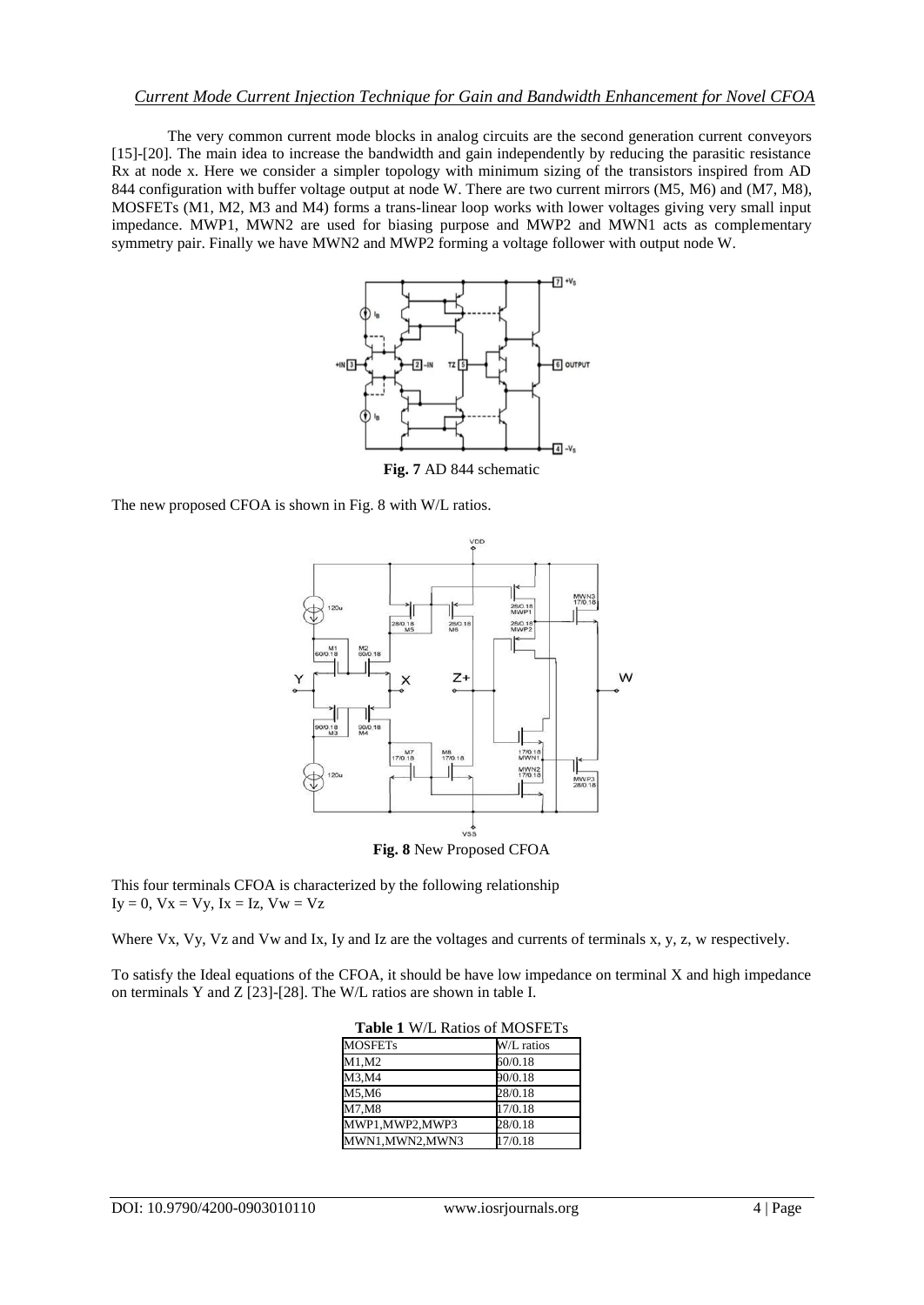We are presenting the derivation for the currents and the voltages in the CFOA  $VXY = (VGSp)Y - (VGSp)X = (VGSn)Y - (VGSn)X$ Call it equation (1)

With :  $(VGS)n = \sqrt{\frac{(Id)n}{\frac{1}{2}u_n C_{0x}(\frac{w}{L})n} + (V_{th})n}$ and :  $(VGS)p = \sqrt{\frac{(Id)p}{\frac{1}{2}\mu p C_{0x}(\frac{w}{2})p} + (v_{th})_p}$ 

The current through transistors M1 and M3 is equal to I0. In this case, the potential difference VXY is equal to

$$
(\text{VXY}) = (\text{VGS1})\mathbf{n} - (\text{VGS2})\mathbf{n} = \sqrt{\frac{(I_0)}{\frac{1}{2}\mu n \, C_{0x} \left(\frac{w}{L}\right)n}} - \sqrt{\frac{(Id)n}{\frac{1}{2}u_n \, C_{0x} \left(\frac{w}{L}\right)n}} \quad \dots \dots \dots \dots \tag{2}
$$
\n
$$
(\text{VXY}) = (\text{VGS3})\mathbf{p} - (\text{VGS4})\mathbf{p} = \sqrt{\frac{(I_0)}{\frac{1}{2}\mu p \, C_{0x} \left(\frac{w}{L}\right)p}} - \sqrt{\frac{(Id)p}{\frac{1}{2}\mu p \, C_{0x} \left(\frac{w}{L}\right)p}} \quad \dots \dots \dots \dots \dots \tag{3}
$$

By determining relationships (Id2)n and (Id4)p according to I0 and VXY form (2) and (3) and applying the relationship IX =  $(\text{Id}2)n-(\text{Id}4)p$  and taking everything into account we find :

VX ≈ VY + 20 + ……………………………………………(4)

By identifying the characteristic equations of CFOA circuit , we have :

$$
Rx = \frac{1}{\sqrt{2I_0Cox}\left(\sqrt{\mu p\left(\frac{w}{L}\right)p} + \sqrt{\mu p\left(\frac{w}{L}\right)n}\right)}
$$

If 
$$
\mu p\left(\frac{w}{L}\right)p = \mu_P\left(\frac{w}{L}\right)n
$$

The expression of input resistance becomes:

$$
Rx = \frac{1}{\sqrt{8C \alpha \mu \left(\frac{w}{L}\right)I_0}}
$$

After substituting all the variables the value of Rx is approximately 50 $\Omega$ .

#### **IV. CFOA As Inverting Amplifier**

The CFOA which we have design is checked as an inverting amplifier at device level as shown in Fig. 9. The adjoint principle is used from the theory of voltage mode to current mode transformation.

![](_page_4_Figure_15.jpeg)

**Fig. 9** CFOA as inverter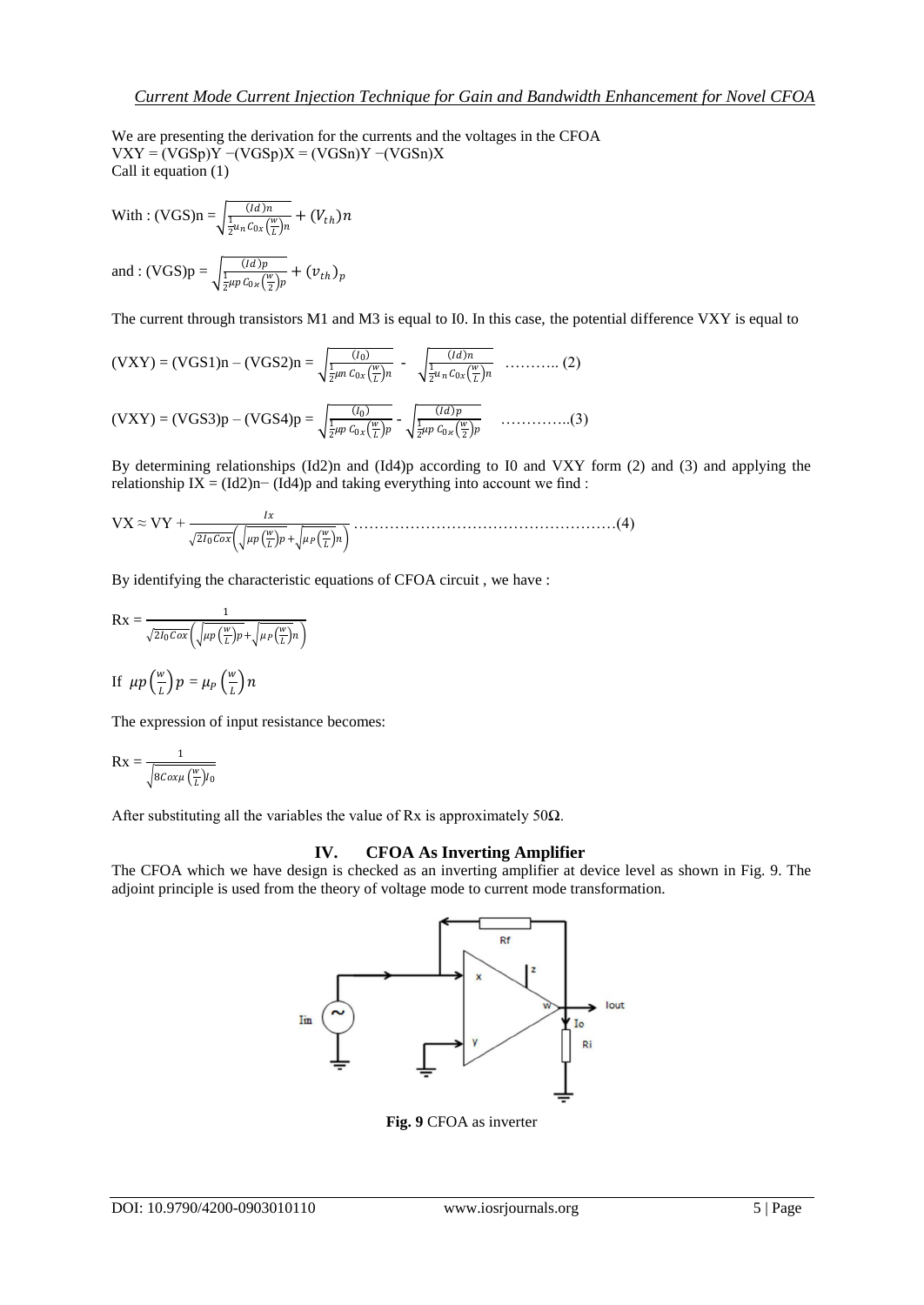![](_page_5_Figure_1.jpeg)

**Fig. 11** Frequency response of inverting amplifier

The inverting amplifier is implemented using this CFOA with value of Rf as 250, value of Ri as 50.The input and output waveform is shown in Fig. 10 with the amplification factor of 5 as shown in Fig. 11. The practical gain was found to be 13.25 dB against the theoretical value of 13.97 dB. The (-3dB) bandwidth was found to be 106.2 MHz which is higher than that of AD 844(65MHz).

The similar results were obtained for different values of gain by varying Rf at 100 , 250 ,300 ohms keeping Ri as 50 constant, the frequency response are as shown in Fig. 12.

![](_page_5_Figure_5.jpeg)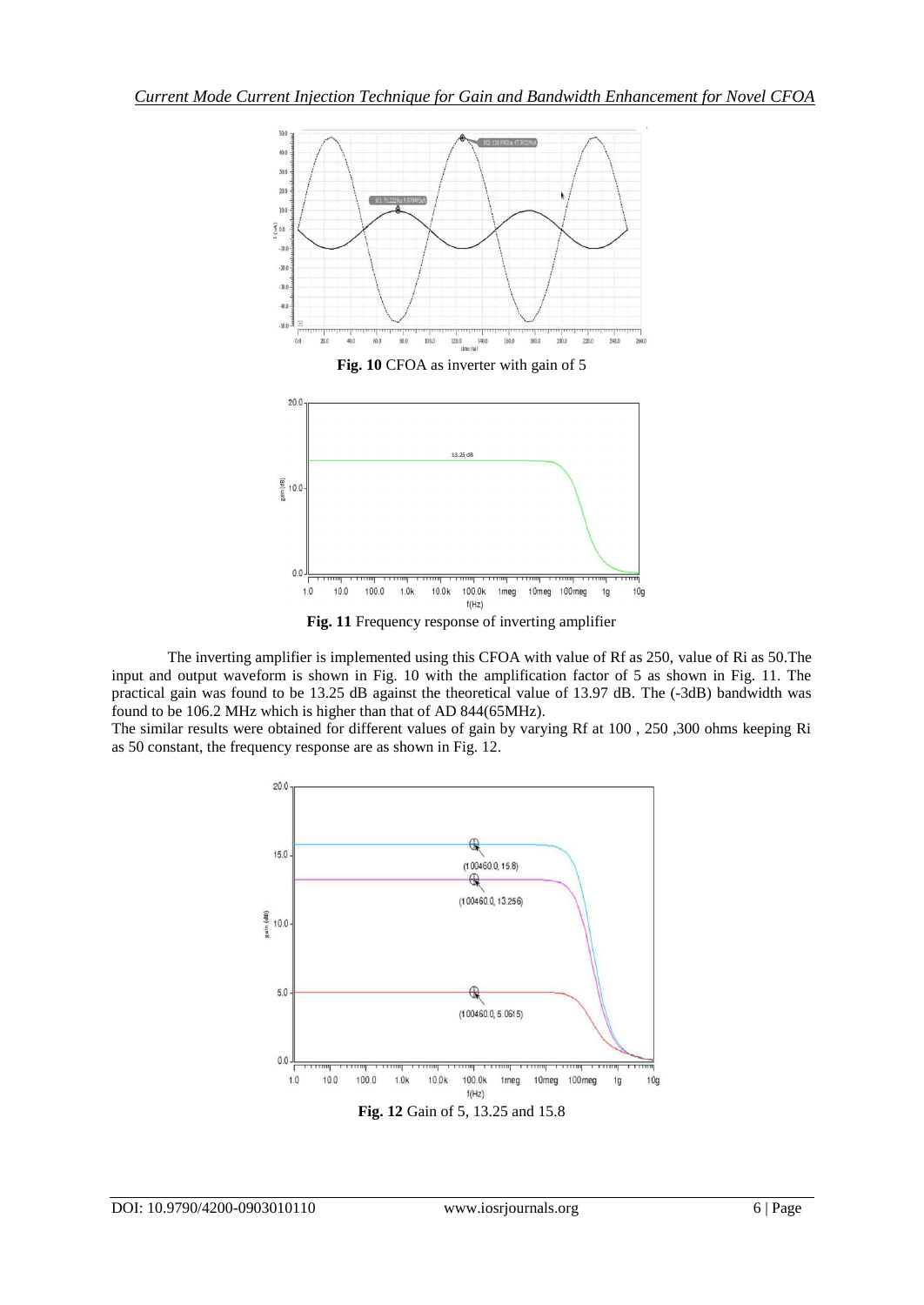#### **V. Current Injection Technique**

By introducing an external dc current source at node x, we can increase the gain and bandwidth which implies that it reduces the value of Rx. By selecting the component values  $\text{Ri} = 50$  ohm,  $\text{Rf} = 250$  ohm the CFOA at device level as inverting amplifier is implemented with current injection technique as shown in Fig. 13.

![](_page_6_Figure_3.jpeg)

**Fig. 13** Current Injection technique

Fig. 14 shows the waveform with and without current injection technique. It can be seen that without the current injection technique the gain is 13.25dB and the (-3dB) bandwidth is 106.2 MHz, wherein with - 600uA dc injection current at node x increases the gain up to 24 and the (-3dB) bandwidth is also increased to 169 MHz.

![](_page_6_Figure_6.jpeg)

![](_page_6_Figure_7.jpeg)

![](_page_6_Figure_8.jpeg)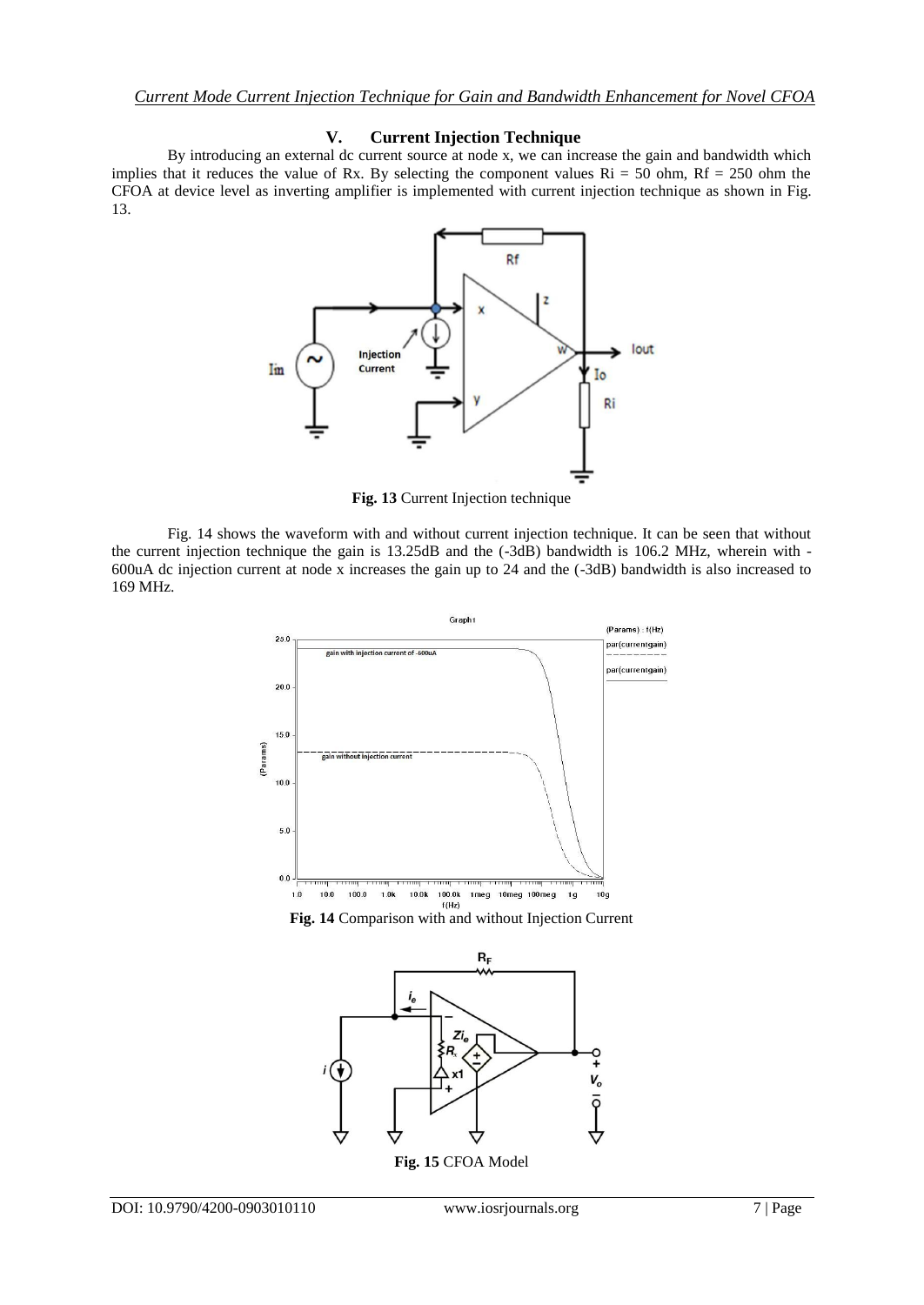The practical CFOA model is as shown in Fig. 15, which has unity gain buffer across their inputs. A current mirror reflects the error current is converted to a voltage and fed to the output.

The mathematical model for the proposed CFOA is as given. From Fig. 8 we can derive the relation between Ix and Vx as given

I = I<sup>1</sup> − I1………………… (5)

where  $I_{p1}$  is current through transistor  $M_4$  and  $M_7$ ,  $I_{n1}$  is current through transistor  $M_2$  and  $M_5$ . Using equation (5) we get

$$
I_x = \frac{1}{2} K'_p \left(\frac{90}{0.18}\right) (V_x - V_{GP} - V_{T_p})^2 - \frac{1}{2} K'_n \left(\frac{60}{0.18}\right) (V_{G_n} - V_x - V_{T_n})^2 \dots \dots \dots \dots (6)
$$
  
Now,

 $I_Z = I_{n0} - I_{p0}$ 

Where In0 is current through transistor Mwn3 and Ip0 is current through transistor Mwp3.  $Iz \approx K.Ix$ 

At node X by KCL,  $I_{in} + I_{Rf} = I_x + I_{bias}$  $I_{in} + \frac{V_0 - V_{x0}}{Bf}$  $\frac{-v_{x0}}{Rf} = I_x + I_{bias}$  $I_{in} + I_o \frac{RL}{Rf}$  $\frac{RL}{Rf} - \frac{Vx}{Rf}$  = I + Ibias…………………….. (7) Taking derivatives w.r.t Iin  $1 + \frac{RL}{Rf}$  $\partial I_0$  $\frac{\partial I_0}{\partial I_{in}} - \frac{1}{R_j}$ Rf  $\partial V_x$  $\frac{\partial V_x}{\partial \mathbf{I}_{in}} = \frac{\partial I_x}{\partial \mathbf{I}_{in}}$  $\partial$  I<sub>in</sub> On simplifying we get,  $A_{I}=\frac{RL}{p_{f}}$  $rac{RL}{Rf} \left[ \frac{\partial I_x}{\partial 1_{ir}} \right]$  $\frac{\partial I_x}{\partial \mathbf{I}_{in}} \Big( 1 + \frac{1}{R_j} \Big)$ Rf  $\partial V_{\chi}$ I −1 ………………… (8)

Differentiating equation (6) we will have relation of  $\delta V/\delta Ix$  which is substituted in equation (8) to further simplify the expression for current gain. If we apply KCL at node z we have  $I_z = I_0 + I_{RF}$ 

$$
K I_x = I_0 + (I \text{bias} + I_x - I_{in})
$$
  
\n
$$
(K-1) I_x = I_0 + I \text{bias} - I_{in}
$$
  
\n
$$
(K-1) \frac{\partial I_x}{\partial I_{in}} = \frac{\partial I_0}{\partial I_n} - 1
$$
  
\n
$$
= \frac{(A I - 1)}{(K-1)}
$$
 (9)

 $\overline{\partial} I_{in}$ substituting (9) in (8) we get the final expression of current gain in terms of Rx  $\frac{RF}{PL} - \frac{1}{(h+1)} \frac{(Rf+Rx)}{P}$ RL  $(k-1)$ 

$$
A_{I} = -\frac{RL \quad (k-1) \quad R_{L}}{1 - \frac{(Rf + R_{L})}{(k-1)RL}}
$$

 $\partial\,I_x$ 

Simplifying we get,  $A_I = -$ Rf<br>RL  $1 - \frac{(Rf + R_X)}{(k-1)RL}$ …………………(10)

Equation (10) satisfies the gain and Ibias for the value of K as  $8.72$  by which the W/L ratios of the transistors M6 and M8 should be multiple of that of transistors M5 and M7.

The CFOA conventional model is also shown in fig.16 which gives the relation of bandwidth and resistance  $r_n$ which in the above mathematical modeling is referred as Rx.

![](_page_7_Figure_16.jpeg)

**Fig. 16** CFOA Model and frequency response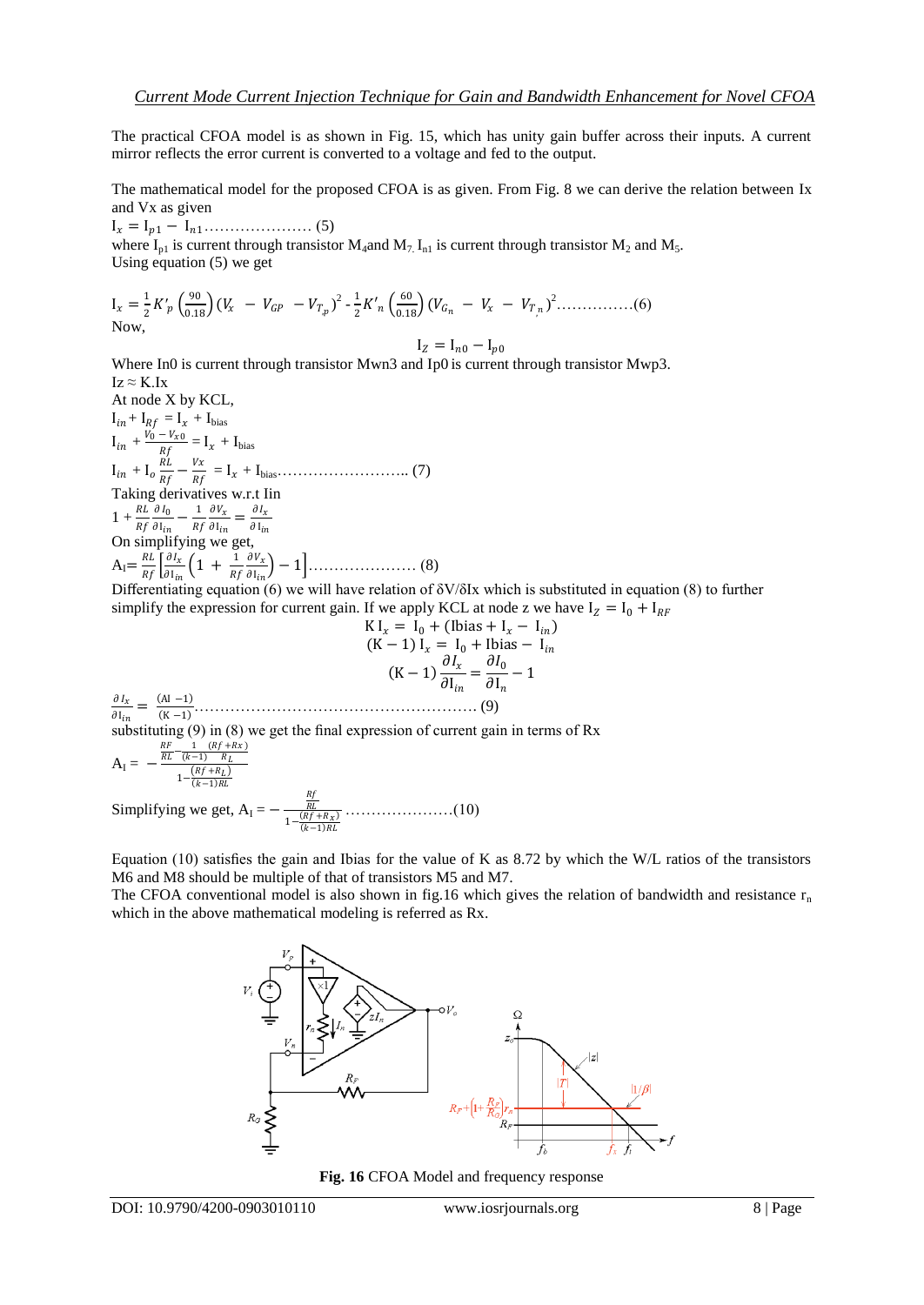$$
V_o = zI_n
$$
  
\n
$$
I_n = \frac{V_n}{R_G} + \frac{V_n - V_o}{R_F} = \frac{V_n}{R_G || R_F} - \frac{V_o}{R_F}
$$
................. (12)  
\n
$$
V_n = V_i - r_n I_n
$$
................. (13)  
\nSubstitute (13) in (12)  
\n
$$
I_n = \frac{V_i - r_n I_n}{R_G || R_F} - \frac{V_o}{R_F}
$$
................. (14)  
\nSubstitute (14) in (11)  
\n
$$
\frac{V_o}{V_i} = \left(1 + \frac{R_F}{R_G}\right) \frac{1}{1 + R_F + \left(1 + \frac{R_F}{R_G}\right) r_n} = A
$$
................. (15)  
\n
$$
A = A_{ideal} \frac{1}{1 + \frac{1}{T}}
$$
................. (16)  
\n
$$
A_{ideal} = \lim_{T \to \infty} \left(1 + \frac{R_F}{R_G}\right)
$$
................. (17)  
\n
$$
T = z\beta = \frac{z}{R_F + \left(1 + \frac{R_F}{R_G}\right) r_n}
$$
................. (18)  
\nThe closed-loop AC response:  
\n
$$
\left[R_F + \left(1 + \frac{R_F}{R_G}\right) r_n\right] \times f_x = R_F \times f_t
$$
  
\n
$$
f_x = \frac{f_t}{1 + \frac{r_n}{R_F} \left(1 + \frac{R_F}{R_G}\right)}
$$
................. (19)

Fig. 16 shows various waveforms where the dc injection current at node x is varied from -100uA to -600uA, with the steps of -100uA and the conclusion is that the gain as well as the bandwidth gradually increases. The theoretical and practical values are verified using equation 10, 11 and simulation results in Fig. 16 respectively. Comparison of the injection current with gain and bandwidth is given in table 2.

| $I_{\text{inject}}$ | $Gain(20log_{10}(\frac{t_o}{I_{in}}))$ | Bandwidth (-3db) |
|---------------------|----------------------------------------|------------------|
| $0 \mu A$           | 13.256                                 | 106.25 MHz       |
| $-100 \mu A$        | 16.463                                 | 111.2 MHz        |
| $-200 \mu A$        | 19.23.137                              | 117 MHz          |
| $-300 \mu A$        | 21.369                                 | 122 MHz          |
| $-400 \mu A$        | 23.137                                 | 128.87 MHz       |
| $-500 \mu A$        | 23.918                                 | 133 MHz          |
| $-600 \mu A$        | 24.117                                 | 169 MHz          |

**Table 2** Gain Bandwidth for different Injection Currents

![](_page_8_Figure_5.jpeg)

**Fig. 17** Varying injection current from 0 to -600uA, with the step of -100Ua